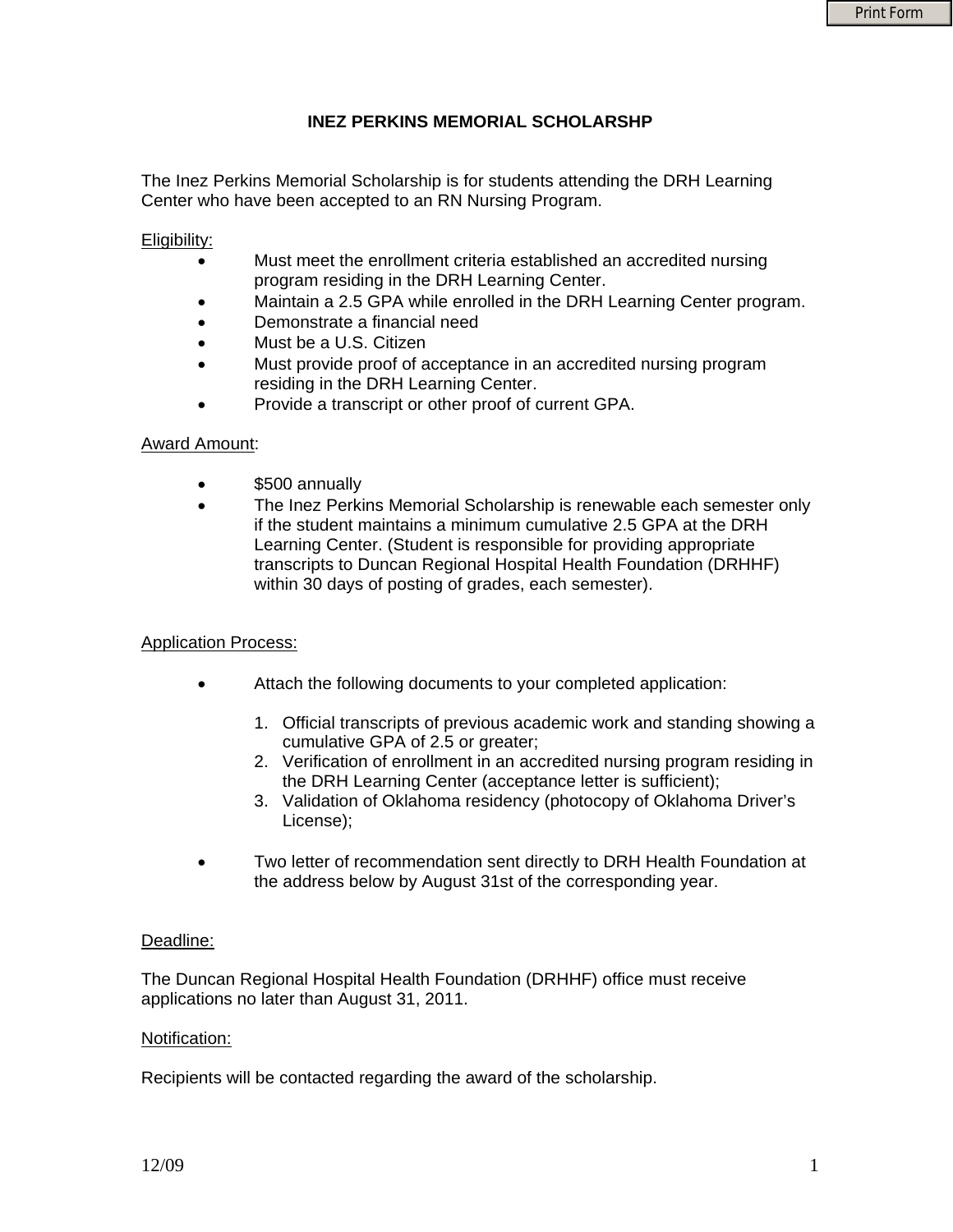Mail completed applications to:

Duncan Regional Hospital Health Foundation C/o Cyndi Crook, Director PO Box 2000 Duncan, OK 73534-2000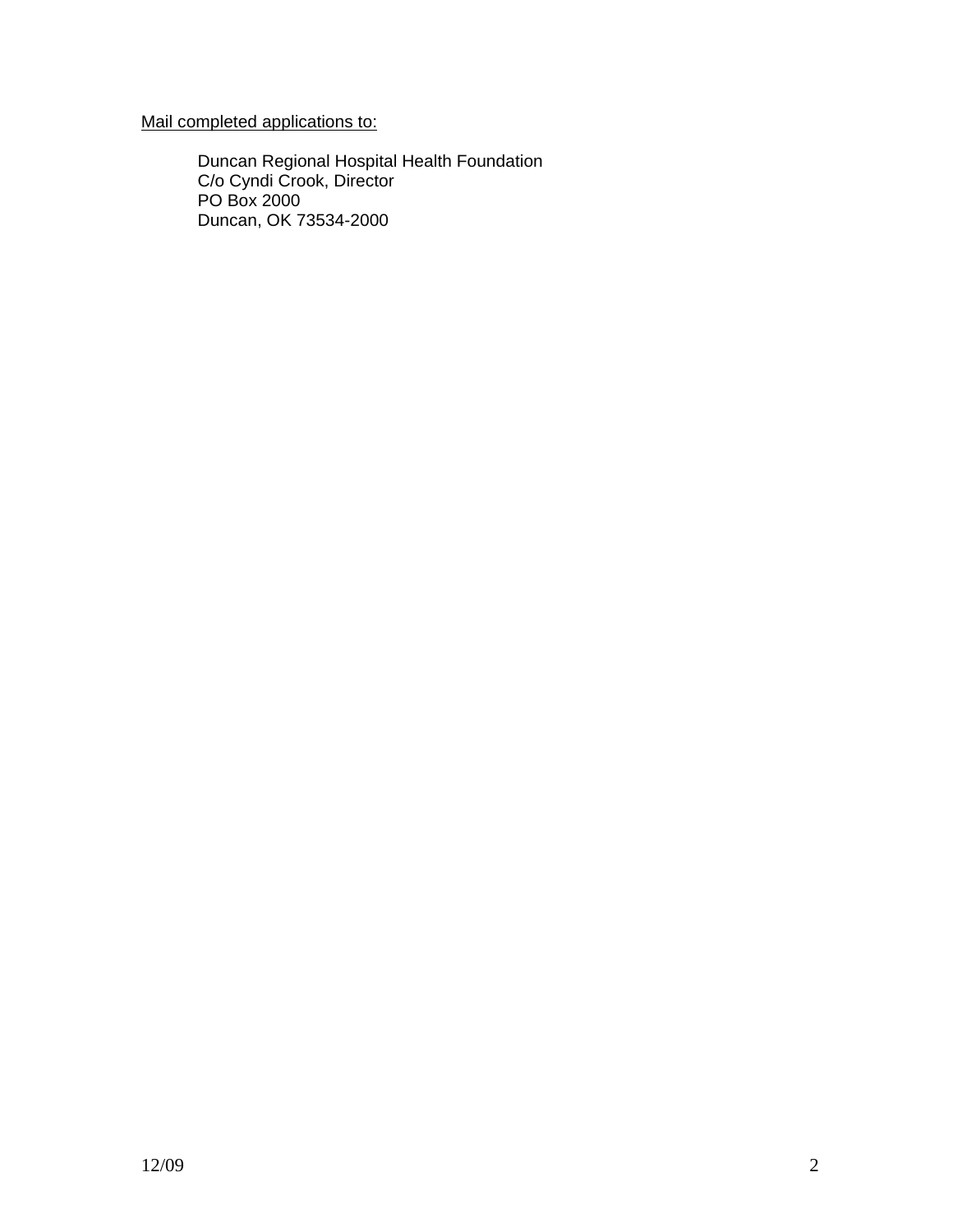# **INEZ PERKINS MEMORIAL SCHOLARSHIP**

| Name: when the contract of the contract of the contract of the contract of the contract of the contract of the                                                        |                                                     |
|-----------------------------------------------------------------------------------------------------------------------------------------------------------------------|-----------------------------------------------------|
|                                                                                                                                                                       |                                                     |
| (City)                                                                                                                                                                |                                                     |
| If still living with parents:<br>Name of Father: ______________________Where Employed: __________________________                                                     |                                                     |
| How many children in your family will be college students next year? ____________                                                                                     |                                                     |
| If not living with parents:<br>How many children are in your home and their ages:<br>Please state your approximate household income: ________________________________ | <u> 1980 - Johann Barbara, martxa alemaniar arg</u> |
| <b>SCHOOL INFORMATION:</b>                                                                                                                                            |                                                     |
|                                                                                                                                                                       |                                                     |
| Expected Graduation Date: _______________________<br>Current Grade Point Average: _____________________                                                               |                                                     |
| Where do you plan to practice professional nursing?                                                                                                                   |                                                     |
| List other scholarships or loans applied for:                                                                                                                         |                                                     |
| List Scholarships received and amounts:                                                                                                                               |                                                     |